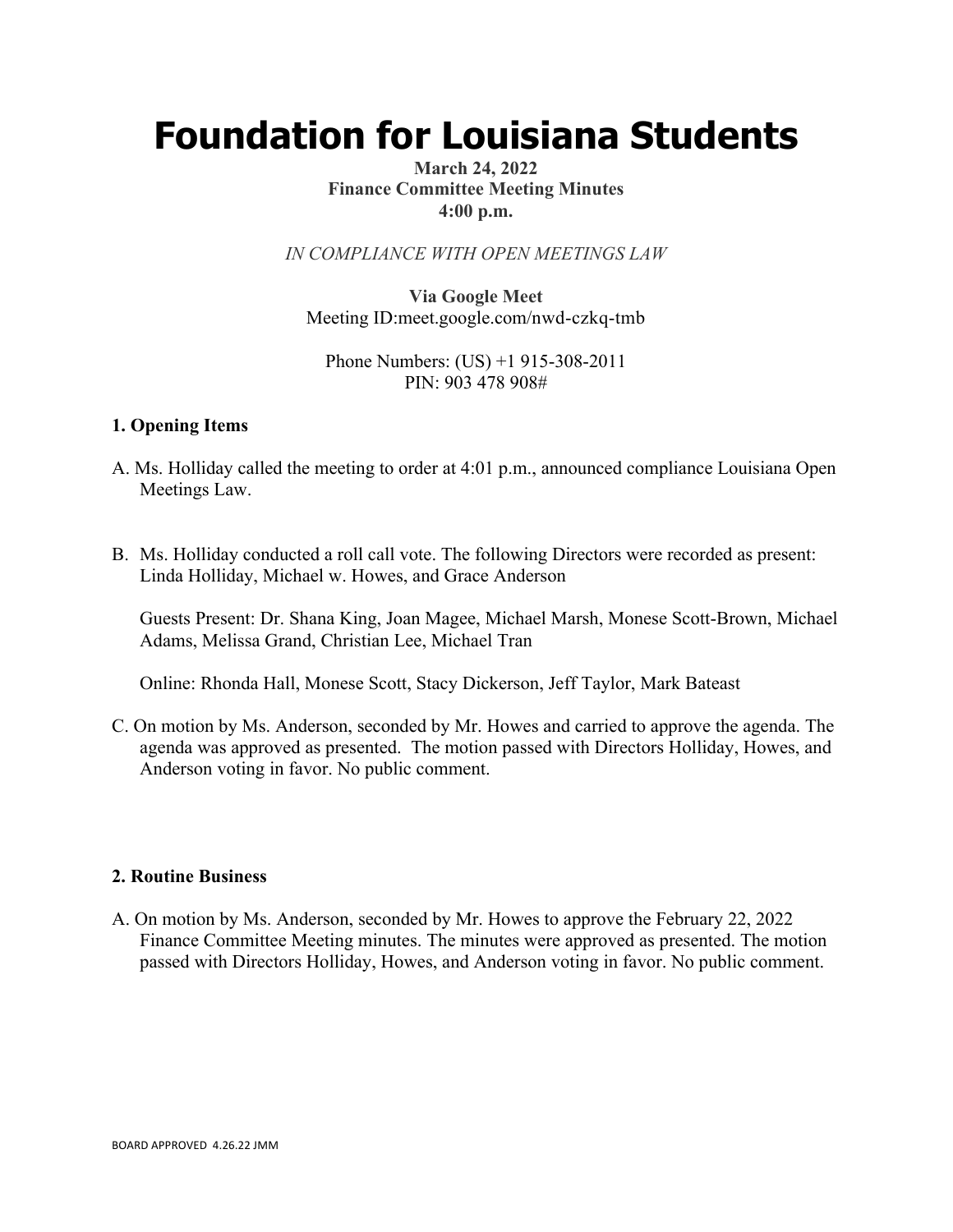### **3. Oral Reports**

Ms. Monese Scott- Brown presented the Monthly Financial Report for the month of February 2022 to include the amended budget, grant funding adjustments to the proper budget categories, current revenue/expenditures, net income, and year to date totals. On motion by Ms. Anderson, seconded by Mr. Howes and carried to approve the amended budget as presented. The motion passed with Directors Holliday, Howes, and Anderson, voting in favor. No public comment.

## **4. New Business**

- A. Ms. Holliday led the Discussion and Approval of Funding for the Hiring of finance personnel up to a maximum of \$175,000. On motion by Ms. Anderson, seconded by Mr. Howes and carried to recommend to the full board that funds are available for the hiring of finance personnel. The motion passed with Directors Holliday, Howes, and Anderson, voting in favor. No public comment.
- B. Ms. Holliday led the Discussion and Approval of availability of Funding for Change Order Items. On motion by Ms. Anderson, seconded by Mr. Howes and carried to recommend to the full board that funds are available for three Change Order Items related to the Lynx Den. The motion passed with Directors Holliday, Howes, and Anderson, voting in favor. The motion passed with Directors Holliday, Howes, and Anderson, voting in favor. No public comment.
- C. Ms. Holliday led the Discussion and Approval of availability of Funding for Design and Construction of Playground/Green Space up to \$250,000. On motion by Mr. Howes, seconded by Ms. Anderson and unanimously carried to recommend to the full Board that the funds are available for the Design and Construction of Playground/Green Space. The motion passed with Directors Holliday, Howes, and Anderson, voting in favor. No public comment.
- D. Ms. Holliday led the Discussion and Approval of availability of Funding for Overlay for the Lynx Den parking lot up to \$\$839,712 On motion by Mr. Howes, seconded by Ms. Anderson and unanimously carried to recommend to the full Board that funds are available for the overlay. The motion passed with Directors Holliday, Howes, and Anderson voting in favor. No public comment.